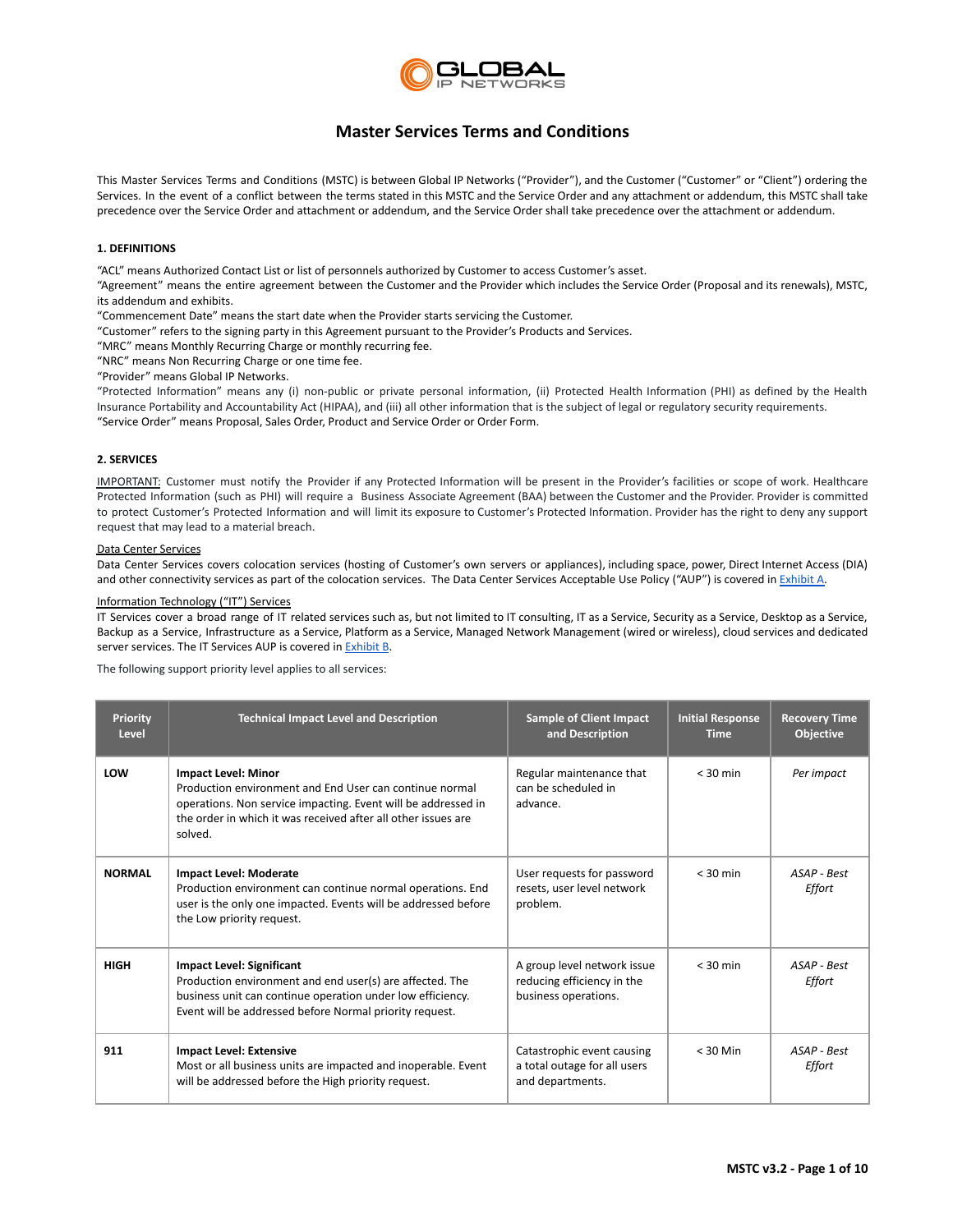

## **3. INITIAL AND RENEWAL TERMS**

Unless defined otherwise in the Service Order, the initial term of a Service Order shall be three (3) years and will be renewed with one (1) year renewal term perpetually thereafter until canceled in writing by either party with no less than ninety (90) day cancelation notice before the then term expires.

## **4. RATES AND PAYMENTS**

Customer expressly acknowledges and agrees to pay Provider all the charges and fees defined in the Agreement for the entire term. Unless otherwise defined in the Service Order, all services shall be invoiced in advance and payment shall be due at the beginning of service or on the first day of each month, whichever is sooner. All prices are in US dollars. Customer agrees to pay in full any processing or transaction fees that arise from bank charges, returned check or any other third party charges.

If Customer disputes any amount of an invoice, Customer agrees to pay the undisputed amount before or on the due date of such invoice, and submit a written statement detailing the disputed amount, setting forth the particulars thereof. For consideration, all disputes must be submitted to the Provider within fifteen (15) days upon receipt of invoice. In the event that the disputed invoice is resolved in Provider's favor, Customer agrees to submit the full payment within seven (7) days of such resolution to avoid any late fees or suspension of services by Provider or third party supplier.

Since Provider does not have control over the price of the third party supplier, power and utilities, should there be an increase of the price due to but not limited to policy change, inflation, deflation, war, volatile market or dire economic circumstances, Provider may adjust the fees accordingly to the Products and Services that are affected by such event. Notwithstanding anything in the Service Order to the contrary, all fees may be subject to the 3.5% price increase after the Initial Term and every twelve (12) months thereafter.

Customer agrees to pay all invoiced amounts in full on or before the due date. Late payments will accrue interest on the unpaid sum after thirty (30) days at the lesser of the highest legal rate of interest permitted in the State of Texas or one and one-half percent (1.5%) per month. If Provider does not receive the due payment on or before the due date, Customer grants the following to Provider until all charges and fees are paid in full, all without being liable for prosecution or damages: (i) for thirty (30) days past due invoice, Provider may deny access (physical or logical) and support; (ii) for sixty (60) days past due invoice, Provider may suspend all services and put a lien on the Customer's assets until all outstanding amounts are paid in full.

#### **5. SUSPENSION, TERMINATION AND LIABILITY**

## (a) Material Breach

Either party shall notify the other party promptly and without unreasonable delay upon learning of any actual or suspected material breach. Except as provided in Section 5(b), either party may terminate this Agreement or any Service Order if the other party materially breaches this Agreement and fails to cure the breach within thirty (30) days or other agreed time frame following receipt of written notice from the non-breaching party (excluding any breaches relating to the payment of charges and fees, which shall not require further notice as to due date). Either party may terminate this Agreement for cause immediately if the other party files for bankruptcy, becomes insolvent or makes an assignment for the benefit of creditors, or if a Trustee is set up to administer a substantial portion of the other party's assets or business.

#### (b) Following Suspension of Services

In the event that a service to Customer is suspended due to non performance as defined in Section 4, Provider may, without further notice and obligation to Customer, terminate this Agreement and any Service Orders. Provider shall exercise all remedies available under the applicable law.

## (c) Termination Upon Expiration

Customer may terminate a Service Order by providing no less than ninety (90) days cancelation notice (or that which is defined in the Service Order) prior to the expiration date of such service. Cancelation notice must be submitted in writing.

#### (d) Termination for Convenience

Customer may cancel or terminate a Service Order for convenience by providing no less than ninety (90) days cancelation notice (or that which is defined in the Service Order) prior to the termination date. Provider may incur considerable consequences and losses in the event Customer terminates a Service Order for convenience. Such consequences and losses would be difficult, if not impossible to estimate. Therefore, Customer agrees to pay Provider a Termination Fee equals a minimum of 50% of the total unpaid fees for the remainder of the term beyond the termination date for any Service Order terminated under this Section 5(d). Customer also agrees to pay Provider all amounts due pursuant to Section 5(e). Customer acknowledges and agrees that Provider is only agreeing to provide Customer a right to terminate for convenience conditioned upon (i) Customer's payment of the Termination Fee and all amounts due pursuant to Section 5(e); and (ii) that absent payment of these fees, customer shall have no right to terminate this Agreement or any Service Order under this Section 5(d).

#### (e) Consequences of Termination

Upon termination of this Agreement or any Service Order for any reason other than termination by Customer under Section 5(a) or 5(c), Customer agrees to immediately pay Provider upon the receipt of invoice for each Service Order terminated: (i) all unpaid charges and fees defined in the Agreement or Service Order; and (ii) all unpaid third party charges and fees incurred by Provider. Rights and obligations which by their nature continue after the termination or expiration of this Agreement or Service Order shall survive and bind the parties, their successors, heirs and permitted assigns.

#### **6. INSURANCE**

Each party shall maintain commercial general liability, property and casualty and business interruption insurance with individual policy limits of not less than \$500,000 per occurrence. Customer's insurance shall be primary over Provider. Customer waives and shall require its insurers to waive any rights of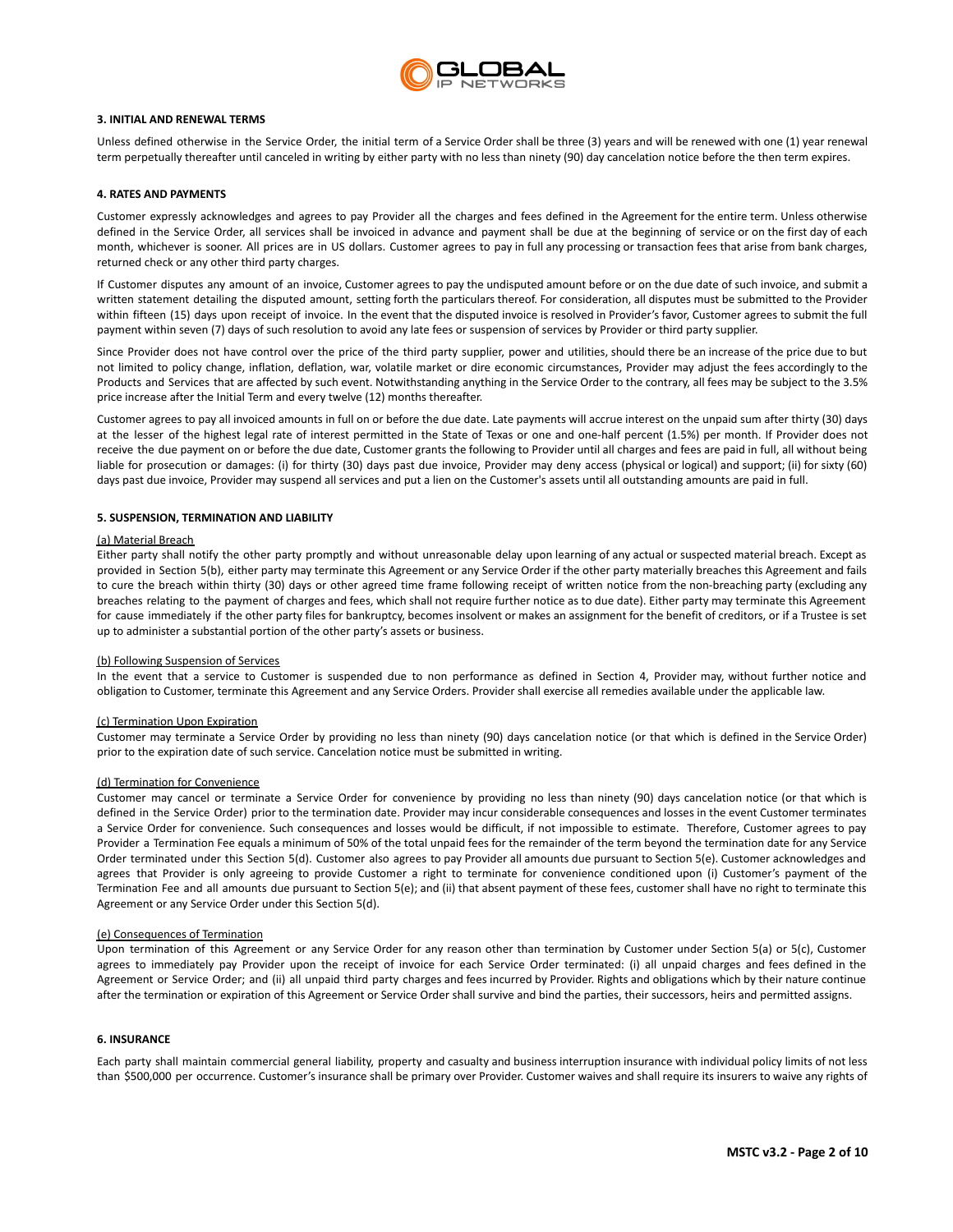

subrogation against Provider, its agents, directors and employees.

## **7. DISCLAIMER**

## Third Party Product and Services

Notwithstanding anything to the contrary herein, Customer acknowledges and agrees that Provider makes no representation or warranty, express or implied, as to any third party hardware, software, products or services included with the Services. Provider assigns to Customer all assignable warranties and indemnities granted to Provider by such third parties to the extent applicable to Customer's receipt or use of the Services during the service term. To the extent Provider is not permitted to assign any such third party warranties and indemnities, Provider will use commercially reasonable efforts to enforce such protections on Customer's behalf, subject to the third party agreements and applicable law.

#### Warranties

Provider warrants that it shall perform the services in a manner that does not infringe any intellectual property or other rights and to perform the service to the best of its ability as defined in this Agreement. Except as stated herein, Provider makes no representations or warranties of any kind, whether expressed or implied with respect to the product and services. Provider disclaims all other warranties or conditions, including without limitation, warranties of merchantability or fitness for a particular purpose, all warranties arising from conduct, course of transaction or custom of trade and all warranties of title and non-infringement. Provider does not warrant that the product and services will always be free from error or that the use of the service will be uninterrupted at all times. Some jurisdiction does not allow the exclusion of implied warranties, so portions of the above exclusions may not apply, but only to the extent necessary to bring the exclusion into compliance.

## **8. LIMITATION OF LIABILITY AND INDEMNITY**

#### Limitation on Liability

The aggregate liability of Provider to Customer associated with its product and services shall not exceed the greater of (a) the amount payable by the Provider's insurance to Customer, or (b) an amount payable by Customer to Provider during the most recent thirty (30) day billing period, when the cause of action giving rise to such liability.

## Liability Disclaimer

Other than material breach defined in Section 5(a) or willful malicious act from one party against the other, in no event shall either party be liable for: (i) any indirect, incidental, consequential, punitive, reliance, exemplary or special damages, whether foreseeable or not, including but not limited to damages for lost profits, savings or revenues of any kind, or increased cost of operations, whether or not Provider has been advised of the possibility of such damages, or (ii) any claim for loss or damages caused by or arising out of (a) any act or omission (including without limitation unauthorized use, theft, alteration of product/services, interference with Product and Services, negligence or non-compliance) by Customer, an intermediate reseller, an end user or another third party, (b) Product and Service interruptions, (c) interoperability, interaction or interconnection of the networks provided by Customer or third parties, or (d) the content of any traffic provided or used by Customer or Customer's agent, employee, vendor, affiliates or end user.

## General

The Limitations of Liability set forth in this Agreement shall serve as a full and exclusive remedy, and shall apply regardless of the form of action, whether in contract, tort, warranty, strict liability, or negligence (including without limitation active and passive negligence). All claims must be reported in writing within thirty (30) days of the alleged act or omission.

## Indemnity

Customer shall indemnify Provider, its principals, officers, directors, agents, employees, subsidiaries, affiliates, and successors harmless from and against any claims, losses, costs, damages, or expenses whatsoever (including, but not limited to, reasonable attorneys' fees and court costs) arising out of or resulting from (i) claims for libel, slander, infringement of copyright, or unauthorized use of trademark, trade name, or service mark arising out of the use of the products or services of Provider by Customer, (ii) claims for patent infringement arising from combining or connection of facilities to the products and services of Provider by Customer, (iii) any claims against Provider by a third party resulting from the acts or omissions of Customer or Customer's principals, officers, directors, agents, employees, contractors, subsidiaries, or affiliates, or (iv) any claims relating to sensitive information provided to Provider by or on behalf of Customer without the prior written consent of Provider. Customer's indemnity obligation hereunder shall be void if such claim is due to negligence or willful misconduct by Provider or any third party acting on Provider's behalf of any Provider's technology or materials used in the services, or its use in violation of any provision of this Agreement.

Provider shall indemnify Customer, its principals, officers, directors, agents, employees, subsidiaries, affiliates, and successors harmless from and against any claims, losses, costs, damages, or expenses whatsoever (including, but not limited to, reasonable attorneys' fees and court costs) arising out of or resulting from (i) claims for libel, slander, infringement of copyright, or unauthorized use of trademark, trade name, or service mark arising out of the use of the products or services of Customer by a third party, (ii) claims for patent infringement arising from combining or connection of facilities to the products and services of Customer by a third party, (iii) any claims against Customer by a third party resulting from the acts or omissions of third party or third party's principal, officers, directors, agents, employees, contractors, subsidiaries, or affiliates, or (iv) any claims relating to sensitive information provided to Customer by or on behalf of third party without the prior written consent of Customer. Provider's indemnity obligation hereunder shall be void if such claim is due to negligence or willful misconduct by Customer or any third party acting on Customer's behalf of any Provider's or Customer's technology or materials used in the services, or its use in violation of any provision of this Agreement.

No other indemnity is provided hereunder with respect to any matter. This Section shall survive any termination or expiration of this Agreement.

#### **9. ASSIGNMENT AND SUCCESSORS IN INTEREST**

Neither party may assign this Agreement without the prior written consent of the other party (which consent shall not be unreasonably withheld or delayed), except that either Provider or Customer may assign its rights and obligations hereunder: (i) to any subsidiary, parent company, or affiliate of the assignor; (ii) pursuant to any sale or transfer of substantially all the business of the assignor; or (iii) pursuant to any financing, merger, or reorganization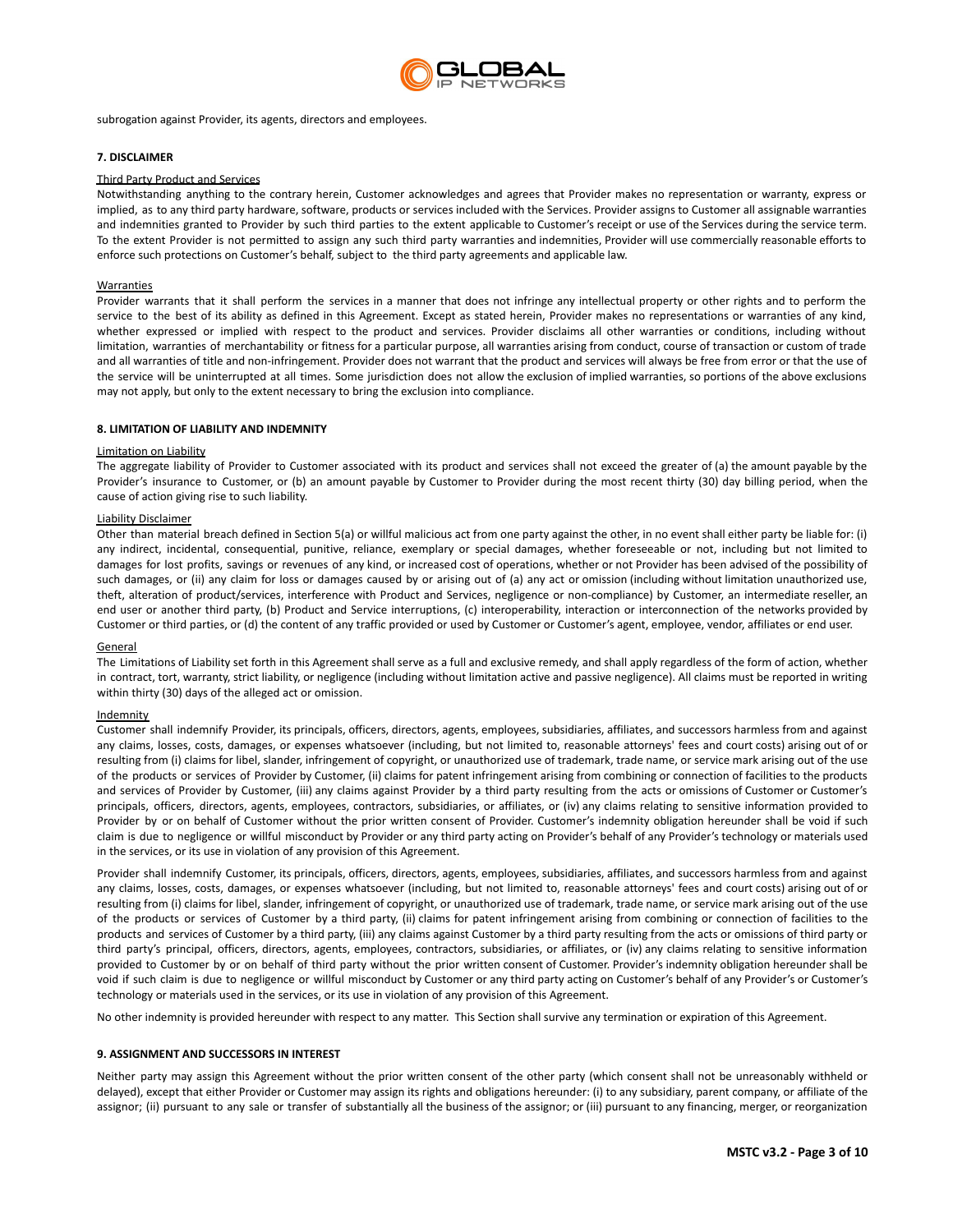

of the assignor. The Terms and Conditions contained in this Agreement shall bind and inure to the benefit of the parties and their permitted successors and assigns.

## **10. PROVIDER OWNED EQUIPMENT**

Provider shall retain the title to all of its equipment and facilities used to provide services under this Agreement. Customer must not access or operate Provider's equipment at any time. Customer agrees to pay for damages to any Provider equipment, facility, or system caused by: (i) negligent or willful acts or omissions of Customer or any Agent, Employee, or End User of Customer; or (ii) malfunction or failure of any equipment or facility provided by Customer or its Agents, Employees, End Users or Suppliers. Customer agrees to be liable for the damage or theft of Provider's property located on Customer's or its End User's premises. Customer agrees to prevent any facility or equipment of Provider to be rearranged, removed, disconnected, or repaired without Provider's prior written consent, nor will Customer permit any liens or encumbrances to be placed on Provider assets, property or facility.

## **11. REGULATORY COMPLIANCE**

Customer acknowledges this Agreement is subject to all applicable federal, state and local laws, and regulations, rulings, orders, and other actions of governmental agencies ("Rules"), including, but not limited to: the Communications Act of 1934 as amended by the Telecommunications Act of 1996, the rules and regulations of the Federal Communications Commission ("FCC"), and the obtaining and continuance of any required approvals, authorizations, or tariffs filed with the FCC or any other governmental agency. Provider will use its good faith reasonable efforts to obtain, retain, and maintain such approval and authorizations. If any such rules materially adversely affects the product or services defined in this Agreement, or requires Provider to provide products and services outside of this Agreement, either party may, without liability to the other party, terminate the affected product and services upon thirty (30) days prior written notice to the other party. In the event of any conflict between any provision of this Agreement and any provision of an applicable tariff, the provision of such tariff will control.

## **12. SEVERABILITY**

If any provision of this Agreement is held by a court to be invalid, void or unenforceable, the remainder of this Agreement shall remain unimpaired and in full force and effect. In addition, in the event that any provision (or portion thereof) of this Agreement is determined by a court to be unenforceable as drafted by virtue of the scope, duration, extent, or character of any obligation contained therein, it is the parties' intention that such provision (or portion thereof) shall be construed in a manner designed to effectuate the purposes of such provision to the maximum extent enforceable under such applicable law.

#### **13. NO IMPLIED WAIVER**

Failure by Customer to enforce compliance with any of the terms or conditions of this Agreement shall not constitute a waiver or relinquishment of such right. All waivers must be in writing. Any such waiver shall constitute a waiver only with respect to the specific matter described in such writing and shall in no way impair the rights of the party granting such waiver in any other respect or at any other time.

## **14. FORCE MAJEURE**

In the event of a catastrophe, Customer understands and agrees that Provider or its affiliates, subsidiaries, or contractors will not be liable for any delay, failure in performance, loss or damage that is caused by events beyond its reasonable control including but not limited to, fire, flood, explosion, fiber cuts, failure of public utilities, unavailability of materials or rights-of-way, accident, war, strike, embargo, terrorist activities, public riot, blockage, civil disturbance, governmental restraint, supplier failures, shortages, breaches or delays and natural disasters. Customer has the right to terminate the Agreement and receive a refund of any unused prepaid fees if the interruption of the services caused by a force majeure event continues for longer than thirty (30) days without cure.

#### **15. CONFIDENTIALITY**

If Provider and Customer have executed a nondisclosure Agreement, a Confidentiality Agreement separate from this Agreement, or similar Agreement, both parties agree that the terms therein shall remain in full effect throughout the term of this Agreement and shall be incorporated herein by reference. Notwithstanding the foregoing, Customer and Provider agree to maintain in strict confidence all plans, designs, drawings, trade secrets, and other proprietary information of the other party disclosed under this Agreement. No obligation of confidentiality shall apply to disclose information that the recipient: (i) already possesses without obligation of confidentiality; (ii) develops independently; or (iii) rightfully receives without obligation or confidentiality from a third party. The parties' obligations under this section shall survive expiration or termination of this agreement.

## **16. NON-SOLICITATION**

During the term of this Agreement and for one (1) year following thereafter, Customer agrees not to solicit for employment or hire, either directly or indirectly (as an employee, consultant or otherwise) any employee of Provider or personnel, unless a non-negotiable placement fee equal to fifty percent (50%) of the higher of (i) the current annual aggregate salary, wages and compensation Provider pays to such personnel, or (ii) the annual salary or wages that Customer has offered to such personnel is paid in full. If Customer hires, either directly or indirectly an employee of the Provider, such personnel cannot begin work for Customer until the placement fee is paid in full. Customer agrees that any attempt or actual hiring of Provider's employee without prior written approval will be considered a material breach of this Agreement and Provider will be entitled to an immediate injunction and all remedies and damages afforded by law. Further, no bond will be required to be posted by Provider for any injunction type remedy. This section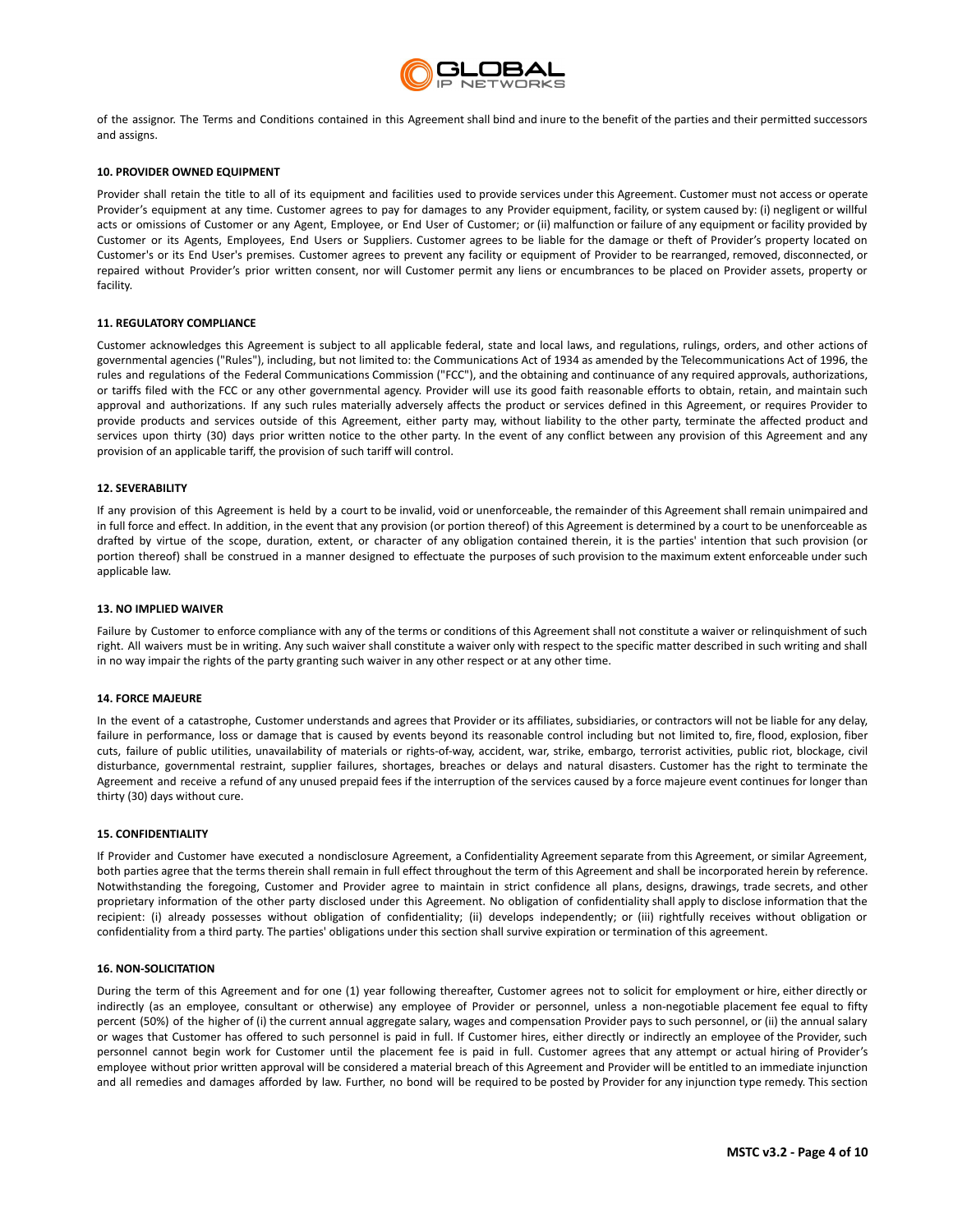

will survive the termination of this Agreement.

## **17. RELATIONSHIP OF THE PARTIES**

The relationship between the parties shall be that of independent contractors and not of principal and agent, employer and employee, franchisor and franchisee, partners or joint ventures. This Agreement does not establish Customer as a dealer, distributor or franchisee of Provider, and no fee is being paid to Provider to enter into this Agreement.

## **18. NOTICES AND PUBLICITY**

All notices shall be in writing, and will be deemed given when: (i) delivered to the recipient by certified U.S. Mail or overnight courier service with proof of delivery; or (ii) hand delivered to the recipient; or (iii) delivered by facsimile or email to the recipient. No public statements or announcements relating to this Agreement shall be issued by either party without the prior written consent of the other party.

## **19. GOVERNING LAW**

This Agreement will be interpreted and construed in accordance with the internal laws of the State of Texas without giving effect to its principles of conflicts of laws. In the event of any dispute, contest, arbitration or litigation between the parties, the prevailing party in such dispute, contest, arbitration or litigation shall be fully reimbursed by the other party for all costs, including reasonable attorneys' fees, court costs, expert or consultant's fees and reasonable travel and lodging expenses incurred by the prevailing party, including any appellate proceedings. This Agreement, the duties and the obligations of Provider and Customer shall be enforceable against any of the parties in the courts of Collin County in Texas.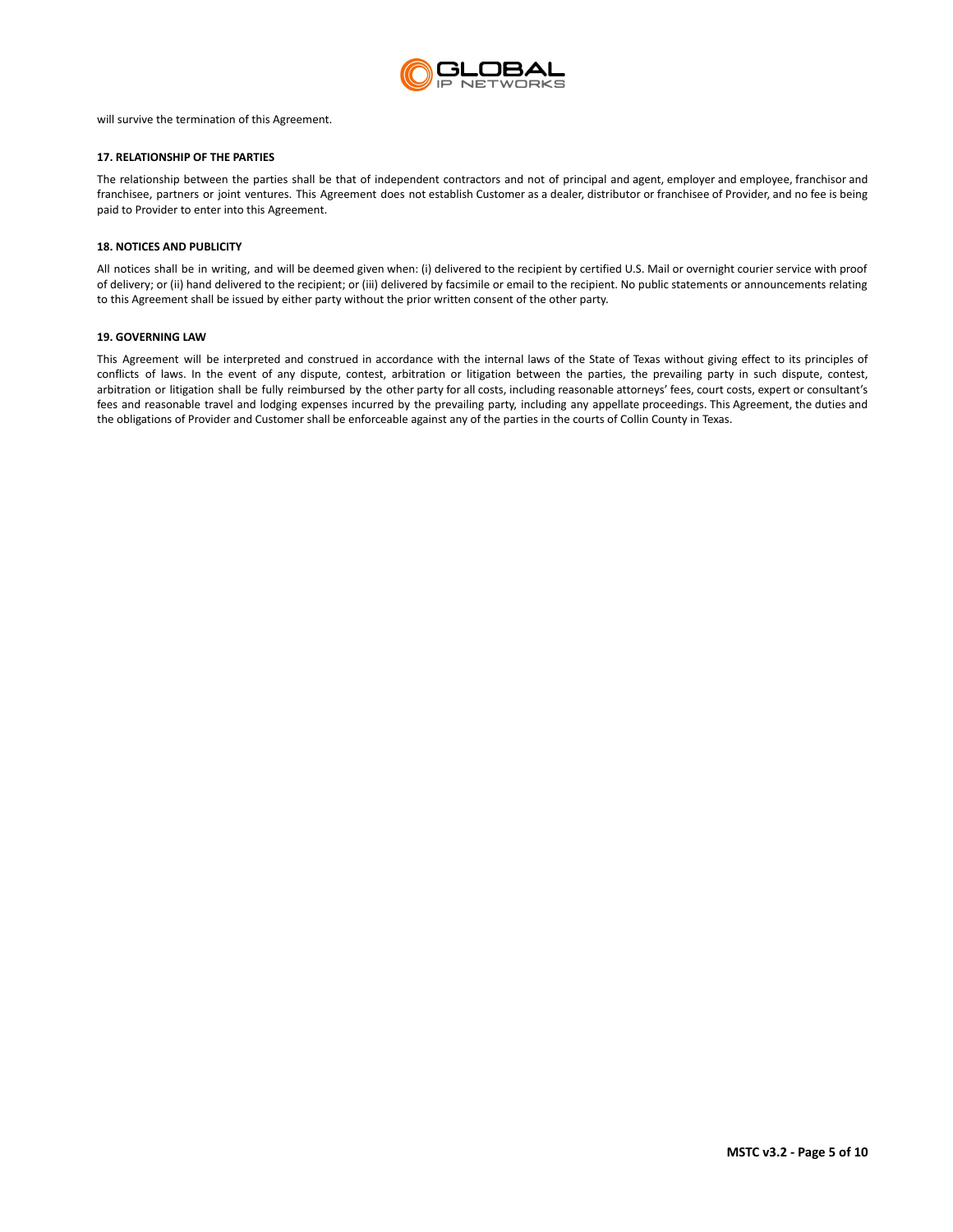

# **Exhibit A**

# **Data Center Services**

## <span id="page-5-0"></span>**1. ACCEPTABLE USE POLICY ("AUP")**

Customers agree that all services furnished by Provider may be used for lawful purposes only. Transmission, storage or presentation of any information, data or material in violation of any United States Federal, State or City law is prohibited. This includes, but is not limited to: copyrighted material, trademark, intellectual property, material that is judged to be threatening or obscene, or material protected by trade secret and other statute without proper authorization. Therefore, example of actions, contents or links such as these are prohibited: (a) pornography, (b) malicious bots, malware and other malicious applications, (c) spamming or sending unsolicited bulk email, (d) Copyright infringement content, (e) IRC Shell or Public IRC, and (f) Illegal or pirated software.

Customer agrees to adhere to this policy at all times. When content violation occurs in the Customer's network, Customer grants Provider the right to: (a) notify Customer of such violation; (b) temporarily block, limit or shutdown internet access until the situation is cured; (c) terminate the services if such violation persisted without being cured by Customer within thirty (30) days. Customer in violation of this policy shall be responsible to cover all the damages and the restoration fees associated with the damages.

## **2. POWER SERVICE LEVEL AGREEMENT**

Provider is committed to providing 99.999% power uptime by provisioning a redundant set of power circuits ("A/B") to Customer. By design, the combined continuous load of this A/B power circuits should not exceed eighty percent (80%) capacity of either power circuit, in accordance with the recommended safety rating by National Electrical Code (NEC). For example the combined load of a 20 Amp A/B power (which consists of one (1) 20 Amp power circuit from PDU 'A' and one (1) 20 Amp power circuit from PDU 'B') must not exceed 16 Amp under normal operation to allow power failover in the event that either power circuit becomes unavailable.

In the event that both A/B power circuits lose power simultaneously resulting in a total power outage, a service credit will be issued by Provider to the Customer according to the Monthly Uptime Percentage represented by the following formula:

## Monthly Uptime Percentage = (Maximum Available Minutes – Outage) / Maximum Available Minutes x 100

To receive a service credit, Customer must submit a claim by opening a case in the Provider support system. To be eligible, the credit request must be received by Provider within fifteen (15) calendar days after which the incident occurred and must include:

- 1. The words "Power SLA Credit Request" in the subject line
- 2. The dates, times, and affected power circuit of each unavailability incident that Customer is claiming
- 3. Logs that document the errors and corroborate the claimed outage

Customer's failure to provide the request and other information as required above will disqualify Customer from receiving a Service Credit. If the Monthly Uptime Percentage of such request is confirmed by Provider and is less than the Service Commitment, then Provider will issue the Service Credit to Customer within one billing cycle following the month as defined in the following table:

| <b>Monthly Uptime Percentage</b> | Credit |
|----------------------------------|--------|
| 99.0% to less than 99.999%       | 5%     |
| 97.0% to less than 99.0%         | 10%    |
| 94.0% to less than 97.0%         | 25%    |
| 90.0% to less than 94.0%         | 50%    |
| Less than $90.0\%$               | 100%   |

This SLA only covers Provider's direct Customer with the proper use of redundant A/B power circuits. This SLA does not apply to any unavailability, suspension or termination of a service, or any other included service performance issues: (i) caused by factors outside of Provider's reasonable control, including any force majeure event, emergency or related problems beyond the demarcation point of the applicable included Service; (ii) that result from any actions or inactions of Customer or any third party; (iii) that result from Customer related requests, processes and procedures, software or other technology and/or third party equipment; or (iv) arising from our suspension or termination of Customer's right to use the applicable service in accordance with the Agreement as defined in the MSTC.

When A/B Power circuits lose their effectiveness due to circuit overload (i.e., when the normal combined load exceeds eighty percent (80%) of either power circuit), Customer grants Provider the right to (i) void this SLA and (ii) alter the price of the said A/B Power circuits to the maximum Amperage of the two (2) power circuits or two times (2X) the price of such power circuit until the A/B power redundant state is restored.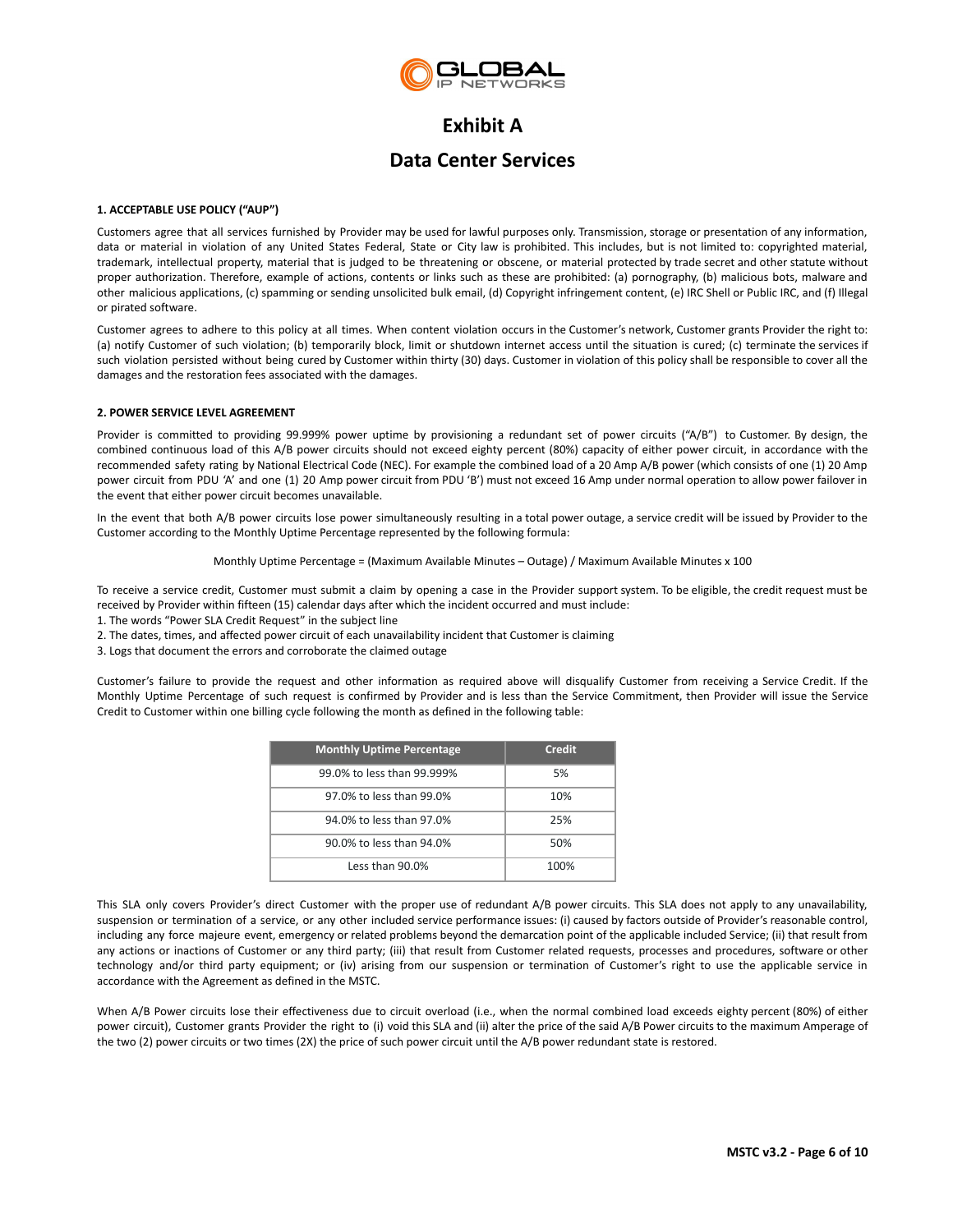

## **3. NETWORK SERVICE LEVEL AGREEMENT**

Unless otherwise altered in the Service Order, Provider is committed to providing 99.999% network uptime and will allocate a redundant set of network drops to Customer. To be fully redundant, both network drops must be configured in auto-failover mode. In the event that both network drops lost their internet connectivity simultaneously resulting in a total network outage, a service credit will be issued by Provider to the Customer according to the Monthly Uptime Percentage represented by the following formula:

Monthly Uptime Percentage = (Maximum Available Minutes – Outage) / Maximum Available Minutes x 100

To receive a service credit, Customer must submit a claim by opening a case in the Provider support system. To be eligible, the credit request must be received by Provider within 15 calendar days after which the incident occurred and must include:

- 1. The words "Network SLA Credit Request" in the subject line
- 2. The dates, times, and affected network of each unavailability incident that Customer is claiming
- 3. Logs that document the errors and corroborate the claimed outage

If the Monthly Uptime Percentage of such request is confirmed by Provider and is less than the Service Commitment, then Provider will issue the Service Credit to Customer within one billing cycle following the month. Customer's failure to provide the request and other information as required above will disqualify Customer from receiving a Service Credit. The following Service Levels and Service Credits are applicable to Customer's proper use of redundant network:

| <b>Monthly Uptime Percentage</b> | Credit |
|----------------------------------|--------|
| 99.0% to less than 99.999%       | 5%     |
| 97.0% to less than 99.0%         | 10%    |
| 94.0% to less than 97.0%         | 25%    |
| 90.0% to less than 94.0%         | 50%    |
| Less than 90.0%                  | 100%   |

This SLA only covers Provider's direct Customer with the proper use of redundant network drops delivered through Provider's Autonomous System Number (ASN). This SLA does not apply to other third party network or other any unavailability, suspension or termination of a service, or any other included service performance issues: (i) caused by factors outside of Provider's reasonable control, including any force majeure event, network attacks or related problems beyond the demarcation point of the applicable included Service; (ii) that result from any actions or inactions of Customer or any third party; (iii) that result from Customer related requests, processes and procedures, software or other technology and/or third party equipment; or (iv) arising from our suspension or termination of Customer's right to use the applicable service in accordance with the Agreement as defined in the MSTC.

## **4. FACILITY ACCESS**

Physical Access to Provider's facility is restricted only to its employees, authorized vendors and Customer, and is limited by Provider's real-time Authorized Contact List ("ACL) database system. Customer may create and modify Customer's own ACL from the Provider's support system. For security, a valid government issued ID is required for data center entry. Customer's associate or vendor that is not listed in the ACL must be escorted at all times by Customer or Provider's personnel. Unless escorted by Customer, prior notification and approval by Provider are required for Customer's associate or vendor to access Provider's facility. Customer and all visitors must adhere to Provider's policies at all times while in the Provider premises. Customer and its party must not venture to non-Customer designated areas. Customer will be responsible for Customer's own associates and guests while at the Provider's facility. More information on ACL is available for review or download at <https://gipnetworks.com/ACL.pdf>.

#### **5. CUSTOMER EQUIPMENT REMOVAL POLICY**

To ensure security, accuracy and accountability, Customer equipment removal must be accompanied by (i) Customer written request and consent with (ii) the list of such equipment through Provider's support system, and (iii) Provider's acknowledgement. Provider will deny equipment removal requests that are not accompanied by Customer's written request, consent and equipment list.

#### **6. CUSTOMER EQUIPMENT STORAGE POLICY**

Customer may utilize Provider's storage facility to hold Customer's servers and networking equipment for incoming or outgoing shipment purposes. Customer must submit a written request via Provider's support system with a complete list of items for approval. Hazardous materials are prohibited at all times. Customer agrees to release Provider from any claim and liability for any Customer's property stored in Provider's facility. Storage fee may apply.

#### **7. DATA CENTER TECHNICAL SUPPORT**

This section covers smart hands Data Center Level-1 and Level-2 technical support. This section applies only to colocation services and does not apply to any other services (such as IT services, managed services and other professional or consultation services). All data center technical support requests must be submitted to Provider's support system.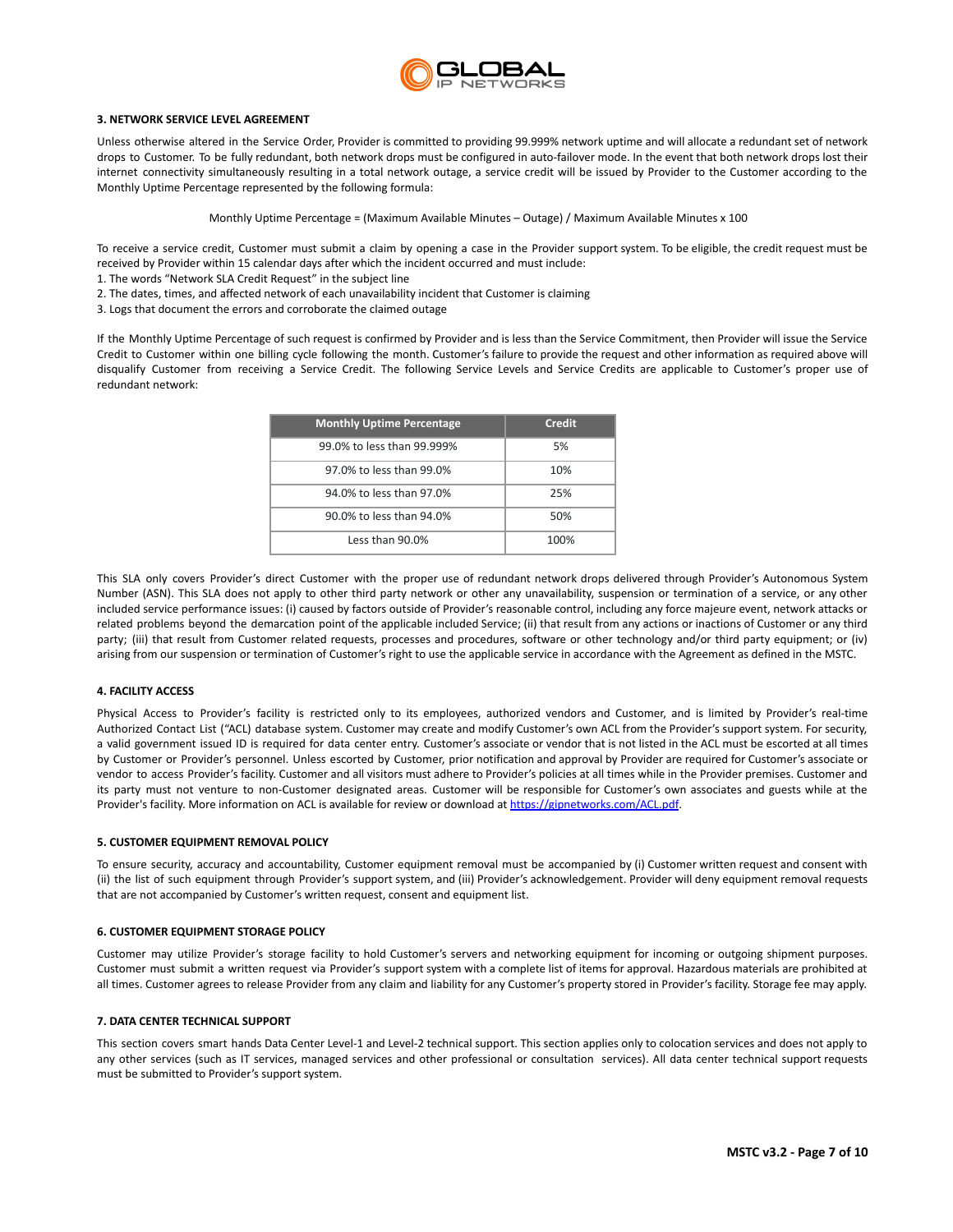

## Data Center Level-1 Technical Support (complementary, except as expressly noted below):

- 1. Basic reboot; when all that is required is to simply turn a device off/on by pressing the power button or unplug and plug its power cable. Power button or cable must be easily accessible and simple to operate.
- 2. Use of Provider's crash cart while in the facility on a first-come, first-served basis.
- 3. Rack and mount a new and pre configured up to 5U worth of servers or devices (maximum 35 lbs per item) per day. Rails and factory-supplied accessories are required. Customer's designated cabinet area and space must be easily accessible.
- 4. Inbound shipping. For a larger or a heavier item that requires dock access, a lift gate may be required to unload the shipment to Provider's ground-level dock. Customer should coordinate each incoming shipping with the shipper and submit the necessary information in the Provider's support system. Once received, Provider will store Customer's incoming shipment for up to 30 days at no cost. After 30 days, a storage fee of \$20.00/week per item or \$15.00 per cubic foot for large items will apply.

## Data Center Level-2 Technical Support (billed hourly at 15-minute increments as defined in the Service Order):

- 1. Advanced reboot where monitoring, troubleshooting, or verification is required.
- 2. Connecting a pre-configured KVM over IP to Customer's device, placing a CD/DVD onto a drive tray or replacing a hot swappable module. Interface must be easily accessible and simple to operate. KVM over IP rental is available on a first-come, first-served basis and is free of charge for the first 2 hours. A \$30.00/hour rental fee will apply for usage longer than 2 hours billed in 15-minute increments.
- 3. Hardware and software installs, configuration, replacement, and troubleshooting such as custom PDU setup, CPU and RAM install, OS install, firewall configuration and other support where data entry, verification or monitoring is required.
- 4. De-rack and unmount a server or a device, space and/or asset organization and custom cabling.
- 5. Other smart hands technical support requests that are not covered by Level-1 support.
- 6. Outbound shipping (please refer to section 8. Outbound Shipping Policy).

## **8. OUTBOUND SHIPPING POLICY**

Due to limited storage space, Provider can only keep a few and most common server boxes. If Provider does not have the proper material to safely pack the part or equipment for shipment, Provider will notify Customer and will defer the shipping and handling to Customer or Customer's third party vendor of choice.

Provider will not ship any parts or equipment containing Protected Information (i.e. Protected Health Information or PHI, or other sensitive data) without proper procedure and clearance. Therefore, Customer must notify the Provider if the part or equipment that needs to be shipped contains Protected Information. Customer agrees that in no event shall Provider be liable for any loss or damage to Customer's equipment and/or data before, during and after shipping.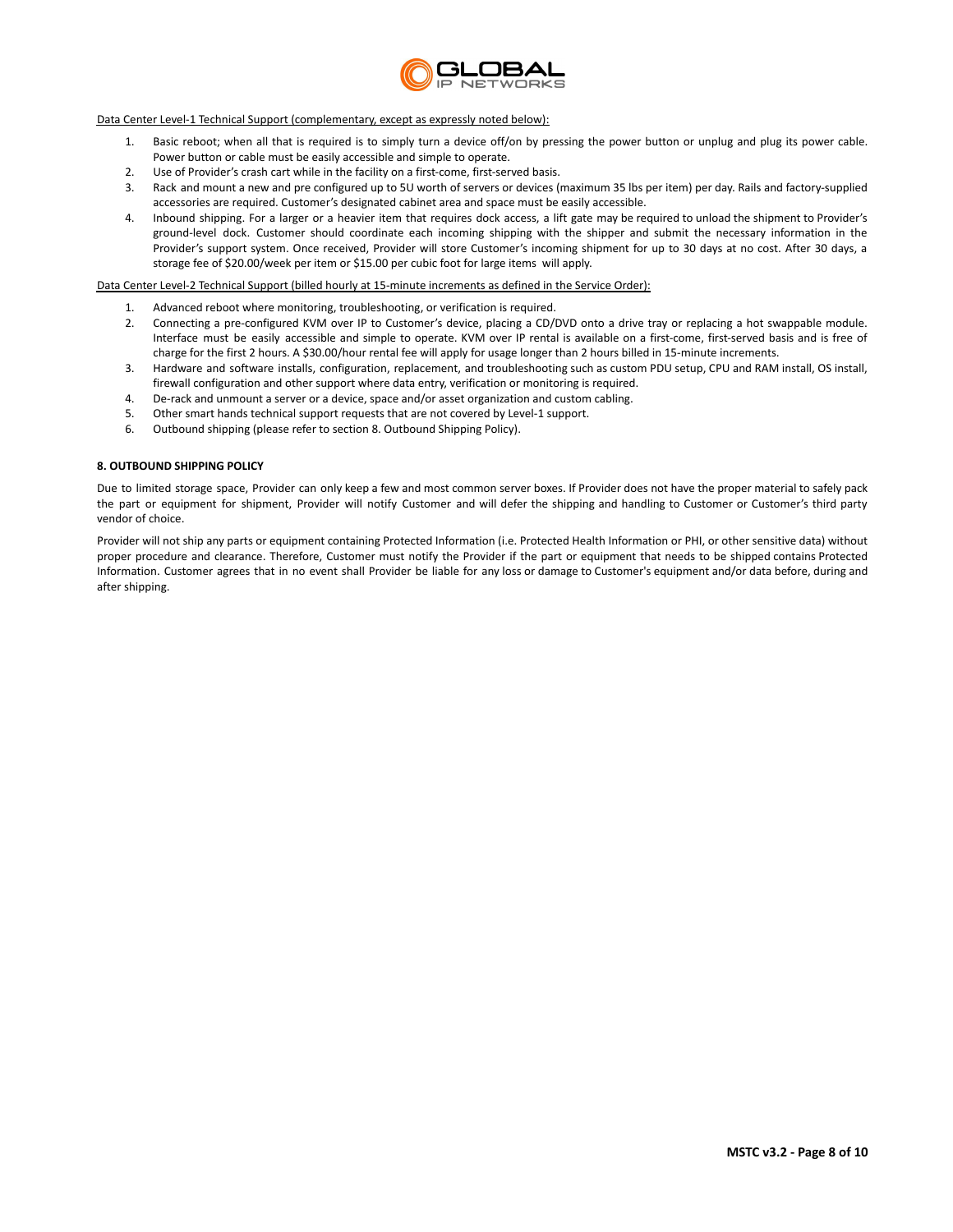

# **Exhibit B IT Services**

## **1. ACCEPTABLE USE POLICY ("AUP")**

This IT Services Agreement applies only to all Clients who subscribe to Provider's IT Services that is commonly known as "Managed Services" which covers the area of Professional IT Staffing, IT as a Service, Security as a Service, Network Management, Desktop as a Service, Backup as a Service, Infrastructure as a Service, Platform as a Service, Cloud Services, Virtual Machines (VM) or Dedicated Server Services.

Client agrees that all services furnished by Provider may be used for lawful purposes only. Transmission, storage or presentation of any information, data or material in violation of any United States Federal, State or City law is prohibited. This includes, but is not limited to: copyrighted material, trademark, intellectual property, material that is judged to be threatening or obscene, or material protected by trade secret and other statute without proper authorization. When prohibited content is identified, Client grants Provider the right to: (a) notify Client of such content violation; (b) temporarily place a block, limit or shutdown internet access until the situation is cured; (c) exercise all remedies to remove such content.

## **2. DEFINITIONS**

"Business Hours" means Monday through Friday, 8:00 a.m. to 5:00 p.m., Client's local time, excluding any federal public holiday. "After Hours" means any hours outside of the Business Hours.

"Outage" means the total accumulated downtime in minutes where Provider's hosting infrastructure is inaccessible.

## **3. SERVICE COMMITMENT**

Provider will use commercially reasonable best effort to provide the services subscribed by the Client. To fulfill this commitment, Provider will provide Client with the Support System that will be available to the Client to document all activities, requests and follow ups. All communications will be documented in this Support System to ensure completion, accountability and quality control.

Provider is committed to protect Client's Protected Information at all times and therefore, Client must notify Provider if Protected Information is or will be present in any of Provider's scope of work.

## **4. SERVICE AVAILABILITY**

Provider is committed to provide 99.99% uptime for its Infrastructure as a Service that is (i) owned, controlled and managed by Provider; (ii) ordered with redundant modules to automatically failover in case one module becomes unavailable. To calculate Service Availability, Provider will use Monthly Uptime Percentage formula:

Monthly Uptime Percentage = (Maximum Available Minutes - Outage) / Maximum Available Minutes x 100

If Service Availability in an given month is below 99.99%, Client is eligible for a service credit as defined in the following table:

| <b>Monthly Uptime Percentage</b> | Credit |
|----------------------------------|--------|
| 99.0% to less than 99.99%        | .5%    |
| 97.0% to less than 99.0%         | 10%    |
| 94.0% to less than 97.0%         | 25%    |
| 90.0% to less than 94.0%         | 50%    |
| Less than 90.0%                  | 100%   |

To receive a Service Credit, Customer must submit a claim by opening a case in the Provider support system. To be eligible, the credit request must be received by Provider within fifteen (15) calendar days after which the incident occurred and must include:

1. The words "SLA Credit Request" in the subject line

2. The dates, times and the affected items of each unavailability incident

3. Logs that corroborate the claimed outage

Once the claimed outage has been verified and confirmed by Provider, then Provider will issue the service credit to Client within one billing cycle following the month. Client's failure to provide the request and other information as required above will disqualify Client from receiving a service credit.

This Service Availability section only covers Client and not Client's customer or other third party, and does not apply to any unavailability, suspension or termination of a service, or any other included service performance issues: (i) caused by factors outside of Provider's reasonable control, including any force majeure event or internet access or related problems beyond the demarcation point of the applicable included service; (ii) that result from any actions or inactions of Client or any third party, including failure to acknowledge a recovery volume; (iii) that result from Client related requests, processes and procedures, software or other technology and/or third party equipment, software or other technology (other than third party equipment